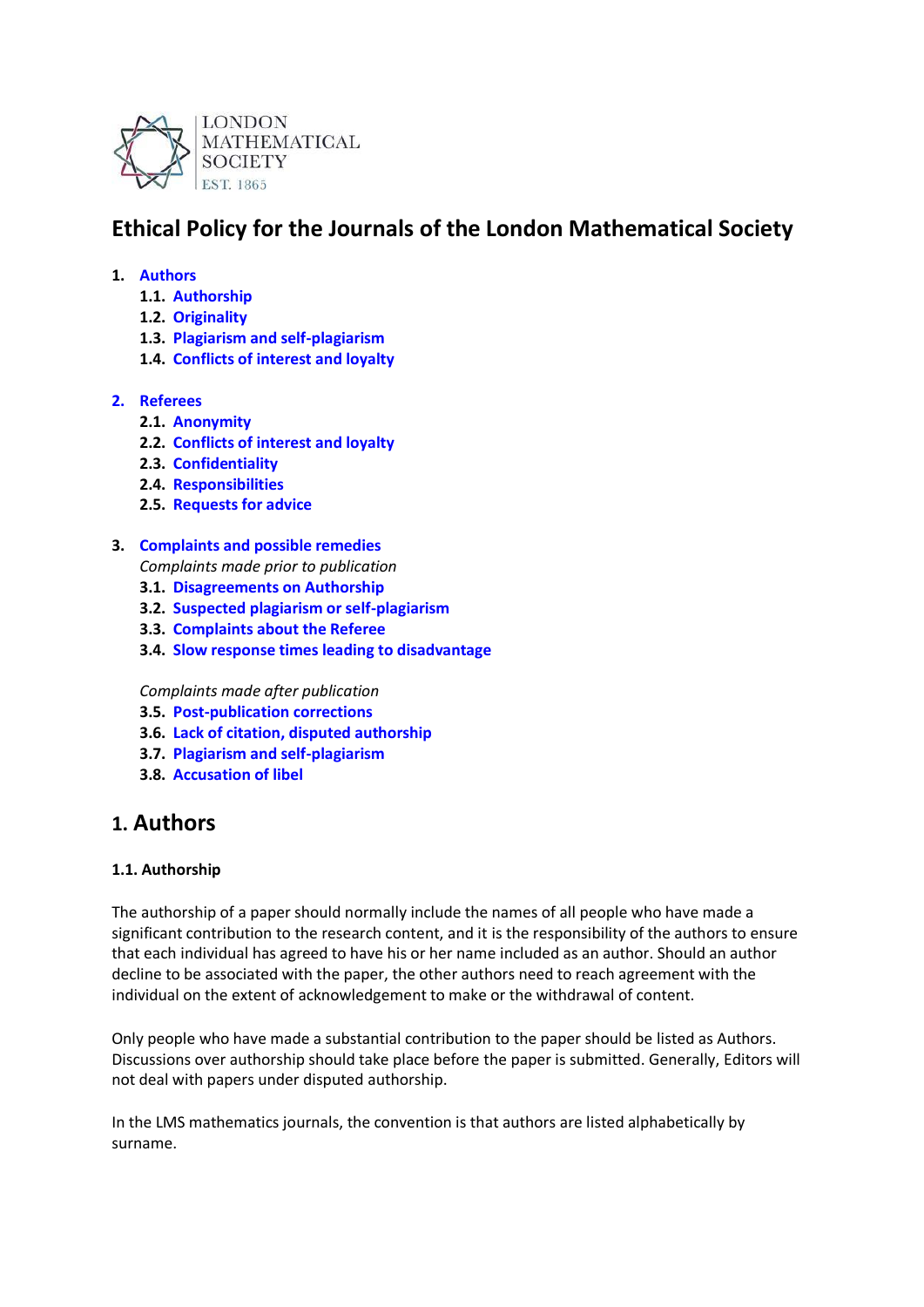## **1.2. Originality**

Authors may submit their paper to only one journal at a time. This is a convention that is taken seriously by the mathematics community.

Should it come to light, for example from a referee, that a paper is under review with a different journal, the LMS staff will verify this by contacting the Editors of the other journal before taking further action.

The LMS reserves the right to refuse to consider future papers from the author if they find the submitted paper is under review with more than one journal.

#### **1.3.Plagiarism and self-plagiarism**

Plagiarism is the wrongful appropriation and purloining and publication of another Author's language, thoughts, ideas, or expressions, and the representation of them as one's own original work. Self-plagiarism occurs when an author republishes substantial parts of their own work that has previously been published elsewhere with the intention to present it as new work and without reference to the previously published papers.

Authors must be the true originators of the new research presented in their paper. Due and reasonable acknowledgement should be given to the authors of earlier work where there has been a significant contribution to the new research published in the journal article; in particular, others' work should be quoted accurately and cited correctly.

Papers should not contain material that has been plagiarized or self-plagiarized from other works. Any significant overlap of material with work of the authors published or under review elsewhere must be made clear and appropriately cited. Likewise, future work of the authors with substantial overlap with a paper accepted by the LMS should cite the original publication.

If the paper is one of a sequence of papers then this should be declared in the submission letter and the relationship of the papers to each other is described.

#### **1.4.Conflicts of Interest and loyalty**

Conflicts of interest and loyalty may arise where there is an established professional or personal relationship between an Author and Referee or Editor. It is the responsibility of the authors to declare any instance they consider to be a potential conflict of interest or loyalty in their cover letter, bearing in mind that cover letters are typically visible to reviewers.

## **2. Referees**

## **2.1. Anonymity**

The Society operates a single-blind refereeing policy on all journals, i.e. the identity of the Referee is confidential to the Editors and publishing staff and it will not be revealed to an Author, but the identity of the Author is known to the Referee. Similarly, Referees should not contact Authors and identify themselves as the Referee.

#### **2.2.Conflicts of interest and loyalty**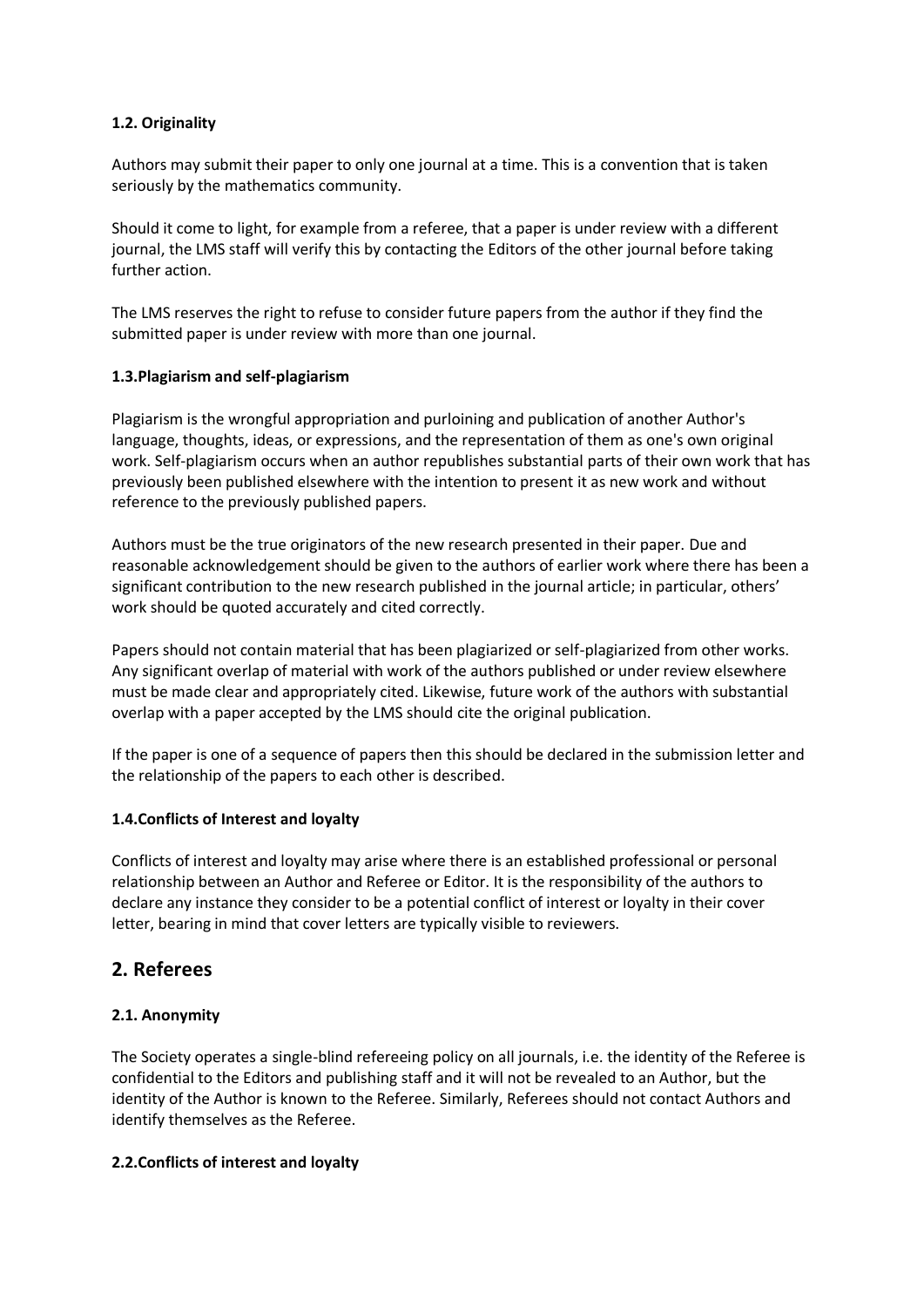When a Referee is invited by an Editor to review a paper, they should declare any possible conflict of interest. These occur, for example, where there is a personal relationship or when one or more of the Authors are colleagues of the Referee or where there is competition between the Referee and Authors.

In mathematics it is common for the Referee to know the Authors personally so some fine judgements need to be made but where there is potential for a serious conflict of interest or loyalty the Referee should inform the Editor prior to him or her agreeing to referee the paper. The Editor will make the decision on whether to continue and ask the Referee for a report.

## **2.3. Confidentiality**

Even if a preprint version of the paper is available, the fact that the paper is under review with a particular journal is confidential information and this confidence should be respected by the Referee and the Editors and publishing staff.

Referees may ask junior colleagues to help check proofs and gain experience in refereeing but they all need to adhere to the same principles of confidentiality and conflict of interest. Ultimately, the Referee takes full responsibility for the report they submit and should let the Editors know what parts of the report have relied on another's work.

The exception on confidentiality is when a Referee knows that the paper is currently under review with another journal, in which case he or she should inform the Editors of both journals.

#### **2.4. Responsibilities**

Referees shouldn't gain undue benefit from agreeing to referee a paper. They have an obligation not to deliberately introduce delays in returning a report with the intention of damaging the work and reputation of the authors.

If a Referee suspects or finds evidence of plagiarism, self-plagiarism, or libel, they should inform the journal Editors immediately and not contact the authors directly.

In the event a Referee recommends acceptance, they are expected to have read the paper and to have satisfied themselves of the correctness of the main results.

#### **2.5.Requests for advice**

Editors may seek informal opinions from colleagues in addition to deciding whether a full referee report should be requested. The people who provide opinions are subject to the same principles of anonymity, confidentiality and conflict of interest as referees.

## **3. Complaints and possible remedies**

#### *Complaints made prior to publication*

If a question is raised over an ethical issue prior to publication, this is largely dealt with by the Editorial Board member in conjunction with the Managing Editors and LMS Staff.

#### **3.1.Disagreements on Authorship**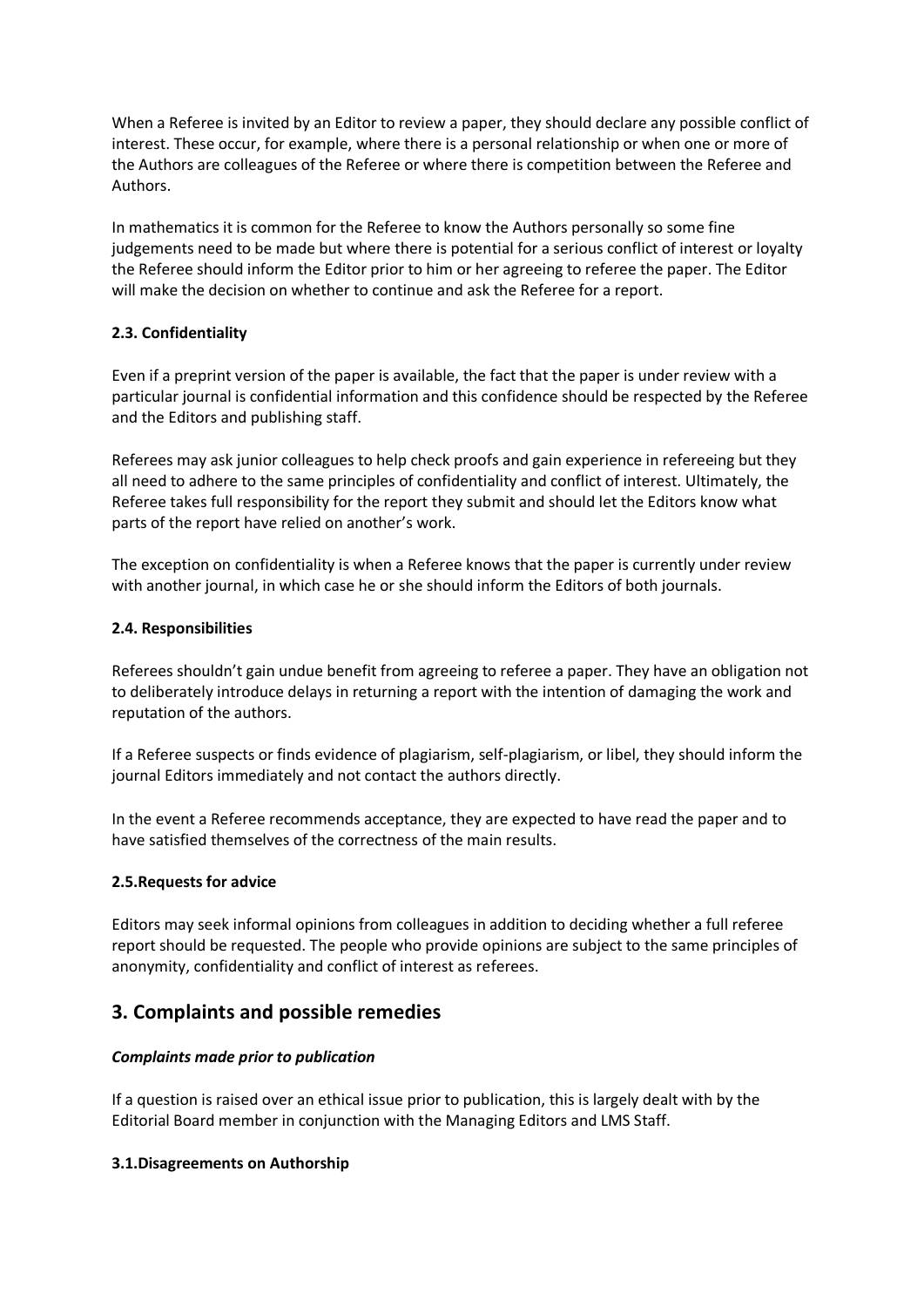Authors may inform the editors that some disagreement has arisen over authorship and ask the advice of the Editor. In any case like this, the paper should be withdrawn from review and no further work done until the authors have resolved the issue and come back with an answer to which all the parties concerned have agreed.

It is possible that a third party might claim he or she worked on the paper with the authors and, while it would be unfortunate if a malicious claim held up publication of the work, the Editors will make a judgement on the validity of the complaint and decide whether to continue with processing the paper, or ask the authors to withdraw the work until agreement is reached.

#### **3.2.Suspected plagiarism or self-plagiarism**

If it is thought that substantial parts of a paper have been copied from another source then the Editor will bring it to the attention of the Managing Editors and the LMS Publisher and not write directly to the author. The LMS Publisher will contact the source journal to establish a link with their Editors so that both the journals are fully informed. If the author has 'self-plagiarized' his work, then the original journal Editors and Publisher are contacted.

Where there is an absolutely clear case of copying, the Publisher will write to the plagiarising author and to the original author (if different), first asking for an explanation. If no explanation is forthcoming, the Committee on Publication Ethics (COPE) provides a useful flowchart, http://publicationethics.org/files/u2/02A\_Plagiarism\_Submitted.pdf, to which the Society will refer as a standard mechanism for dealing with plagiarism and self plagiarism.

An author who has been found to have plagiarised a work will be banned from submitting any further papers to all the LMS journals.

Where the case is not clear-cut, for example if there is substantial overlap but the plagiarised paper is cited in the references, then the Editor's judgement is needed to decide if there is sufficient evidence. If it looks like a genuine cultural misunderstanding, the Editor or Adviser should write to the author, rejecting the paper and explaining what they have done wrong without accusing the author of deliberate intent to mislead the Editors and Referee.

## **3.3.Complaints about the Referee**

The Society does not make a commitment that all authors will receive a Referee's report. Frequently papers are rejected without a full report being sought, based on the expertise of the Editor who knows the quality, scope and extent of competing papers currently in the peer review pipeline.

If the rejection of a paper has relied on the Referee's report, then there is a duty on the Society to handle questions of fairness concerning the report.

Authors are free to question the accuracy of the referee report on points of fact; this doesn't count as a complaint.

Authors may question the motives of the Referee. The Society is limited in the extent to which it can provide a remedy; Authors know the system is single-blind peer review and they will not be given the identity of the Referee even if they make a formal complaint, but the Author may give some background that makes the Adviser or Editor look at the report in a new light and doubt its value. It is also possible that the authors assert correctly that X was the referee and that X has some conflict of interest that has not been declared.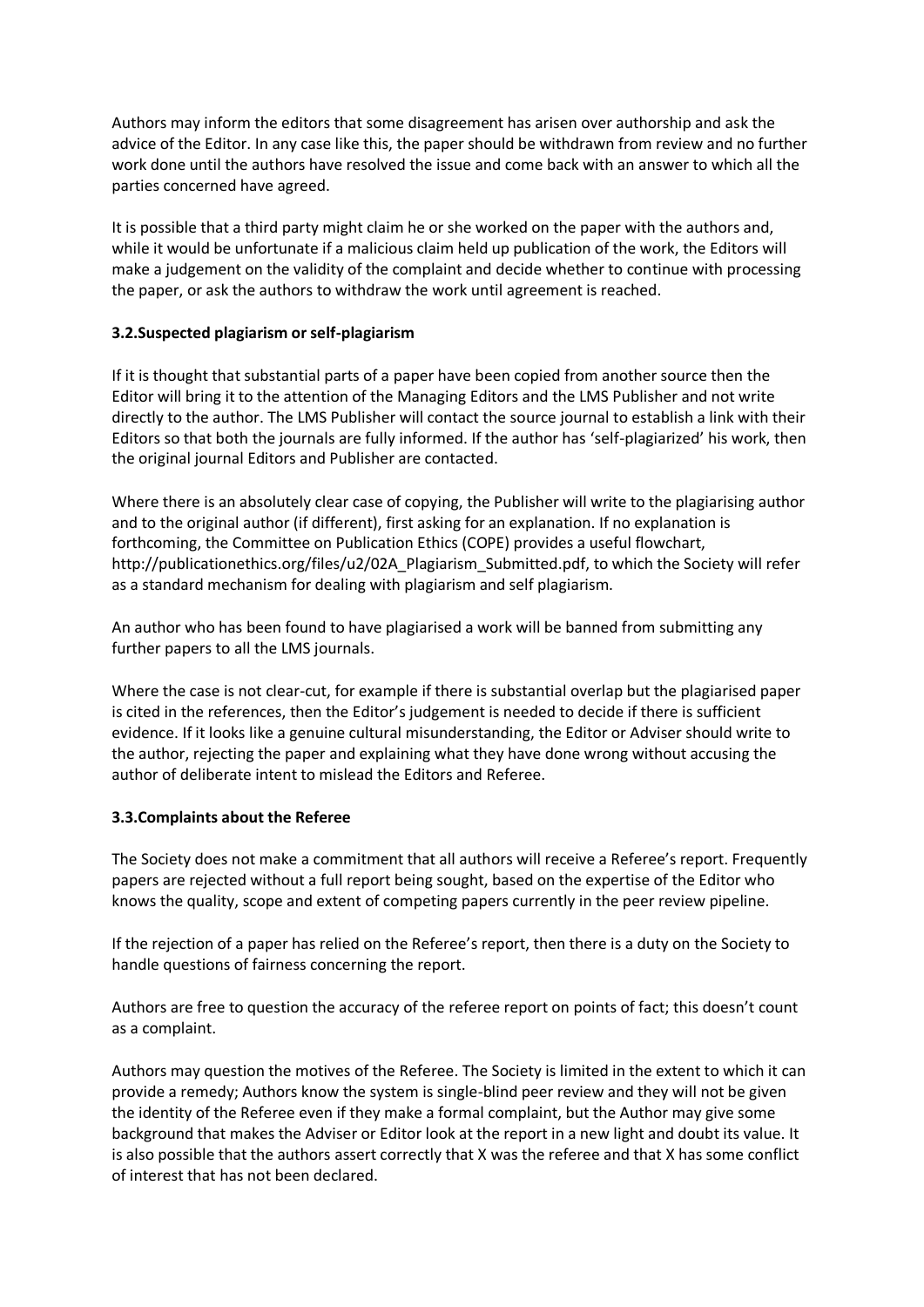#### **3.4.Slow response times leading to disadvantage**

This is an increasingly common problem in mathematics where referee times are long and there is pressure on young researchers to publish quickly. Slow and careless handling of papers is unacceptable and there is a system of automated reminders and staff checks in place to alert Editors and Advisers to any undue delays.

If an Author claims that the slow review of their paper is causing damage to their career, there is, unfortunately, little that the Society can do about this. The Adviser or Editor will be asked to make special efforts to reach a fast conclusion.

An author might claim that a Referee/Adviser/Editor has deliberately held up publication of the paper in order to get their own, similar work into print first. For Authors who use the arXiv, it is easy to establish precedence but in the absence of the work being on the arXiv, the Publisher will send an enquiry to the journal who published the competing work in order to establish precedence. If the Author's claim proves correct, then the person held responsible for holding up the work should not work on the journals again.

## **3.5.Questioning the fairness of the Editor's decision**

Authors do not like to be rejected but, provided the Editor/Adviser has given clear and unambiguous reasons for rejecting a paper based on a fair and impartial assessment, Authors will be politely told that there is nothing further to be done, the decision of the Editors is final.

However, an Author may claim that the Editor/Adviser had an ulterior motive for rejecting their paper.

The Managing Editors or Publications Secretary will discuss the complaint with Adviser/Editor. It would only be if there is clear, documented evidence to back up the Author's assertion that one would consider removing the Editor/Adviser and the burden of proof lies with the Author.

#### *Complaints made after publication*

The (Managing) Editors will advise the LMS Publications Staff and Publications Secretary when a serious complaint is made after publication so they can suggest possible remedies, comment on legal implications and judge when outside expertise should be called in.

## **3.6.Post-publication corrections**

Authors regularly ask for Corrigenda (author's mistake) or Errata (publisher's mistake) to be added to a journal and find it difficult to understand why their request to change the final file cannot be implemented prior to the printed version being published.

The Society has established a rule that the version of record is the online version and the date of publication is the date that the paper first appears online. This is the date used by funding bodies and other mathematicians to establish precedence of publication.

Some other publishers may agree to changes being made after publication but the LMS Publications Committee agreed upon the policy that all changes to a paper must be approved by the Editors and made as either a Corrigendum or an Erratum. The online paper is linked to the Corrigendum or Erratum so these cannot be missed by readers.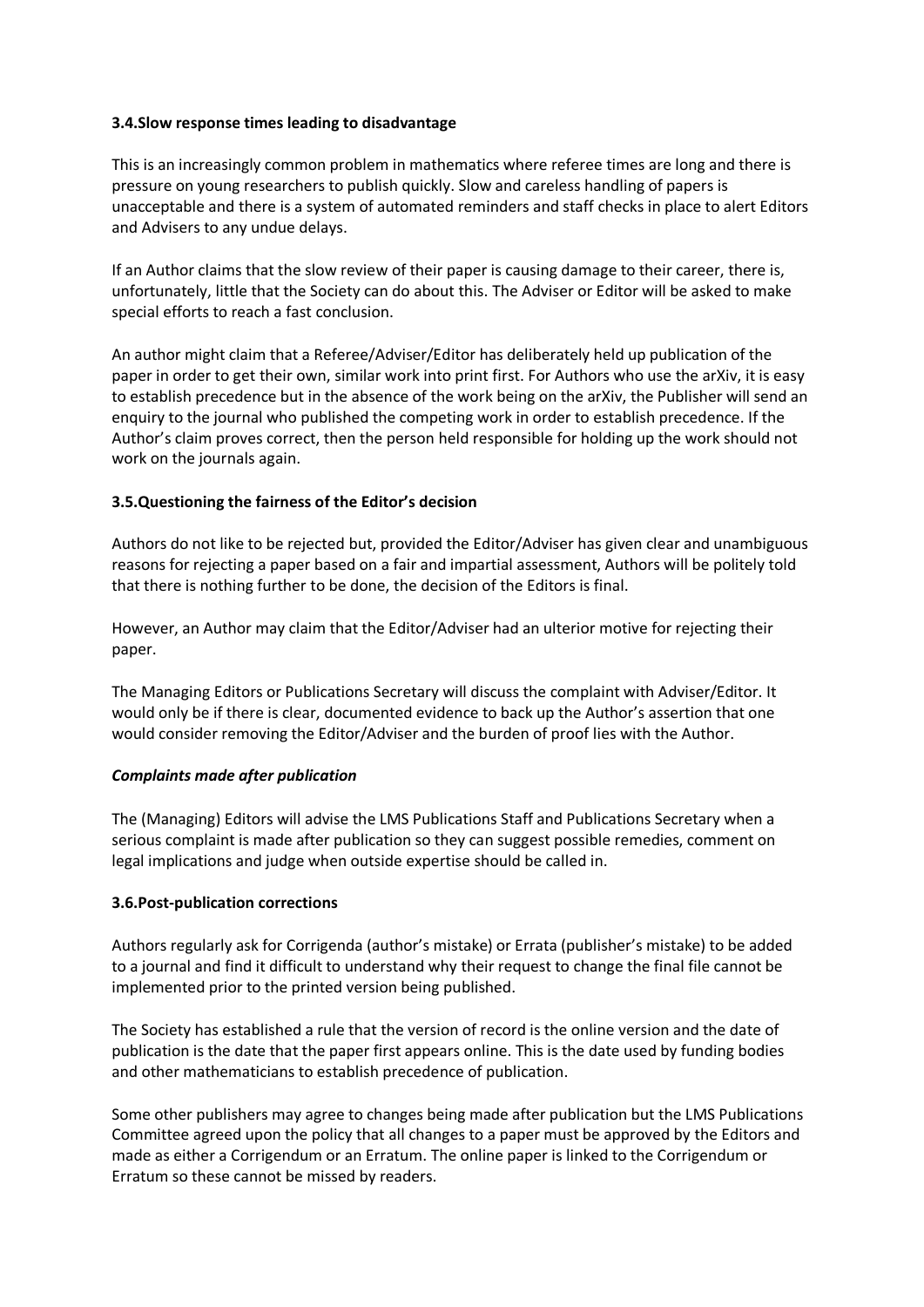A reader may find a substantial error and write to the Editors about it. In some cases, the reader uses the error as the basis for submitting their own paper, highlighting the mistake and correcting the proof. The Editors will decide whether to ask the original Author for a corrigendum to state the error exists and, separately, if there is sufficiently new material in the reader's paper for it to stand as research in its own right.

## **3.7.Lack of citation, disputed authorship**

A mathematician may complain that their work has not been cited in a published paper or go so far as to claim they should be included as an author. The extreme state is where he or she claims that the article published by the LMS is a plagiarized version of their own work.

Lack of citation will be dealt with by first asking the authors to comment. It is the Editor's decision on whether to add a corrigendum to include the citation.

Disputed authorship should be dealt with first by the authors but the Editors will make the final decision regarding any post-publication change.

#### **3.8.Plagiarism and self-plagiarism**

If the claim is that a paper has been plagiarized, it is a straightforward matter to look at the papers involved and for the Editors to give a view whether there is substantial overlap. Given the Editors' reputation is involved, the Society will ask a third party to comment on the extent of the plagiarism and confirm they agree it has taken place.

In rare cases, the paper that has been plagiarized may not yet have been published, for example it may only be available in preprint form on the arXiv. Care will be taken to establish precedence.

The Editors or publisher of another journal may inform the Society that they have already published an article with significant overlap to that more recently published by our journal. If the papers are authored by two different mathematicians, then it is outright plagiarism and the remedy is dealt with below. If it is self-plagiarism and both articles have been published, then the later publication should be removed with a retraction notice to declare there was significant overlap with the previously published paper.

As with pre-publication cases of plagiarism, the Society may refer to the COPE guidelines on dealing with such cases, which can be found here: http://publicationethics.org/files/u2/02B\_Plagiarism\_Published.pdf.

Once plagiarism is established, the offending paper will be retracted and the LMS publisher will arrange for this to be done. If the Editors and publisher of the plagiarized paper are not aware of the complaint, they should be informed.

Retraction online is straightforward. A covering page is posted as a new version of the article explaining the reason for retraction. The same covering page is published in print in lieu of the retracted article.

If the paper has been published in print, a separate retraction notice will be published both online and in print. The original online article will be stamped 'retracted' and linked to the retraction notice so this cannot be missed by readers.